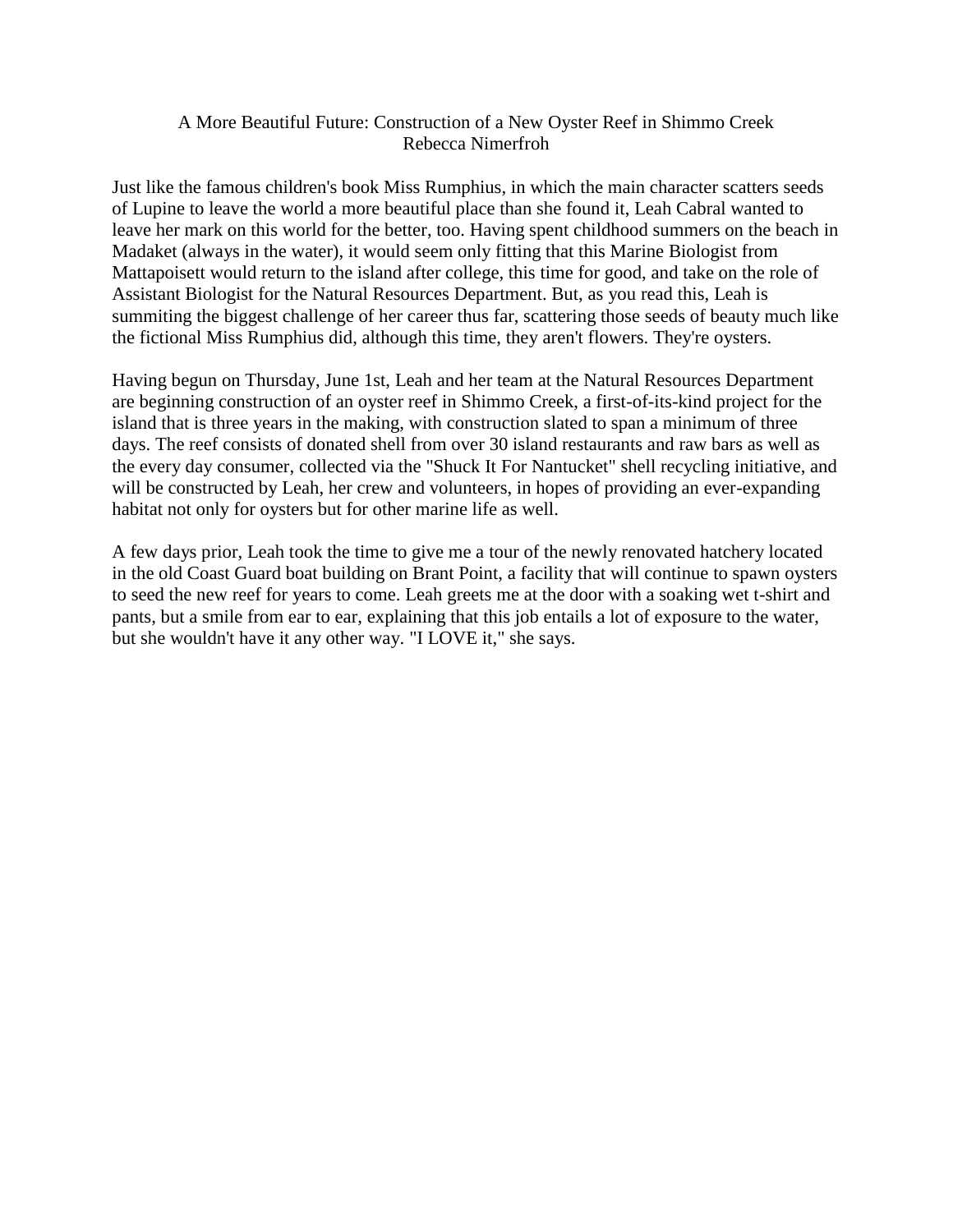

New Oyster Reef in Shimmo Creek, Nantucket Leah Cabral on the first morning of the reef construction. Photo courtesy of Morgan Raith

Inside the hatchery, Leah leads me among floor to ceiling tubes of bubbling algae (grown to feed the spawning shellfish) and past tanks full of growing crustaceans. Long steel baths provide spawning stations, prompting jokes that "this is where the magic happens," but in reality, what Leah and her team do here is no joke at all. In fact, it could very well be benefiting Nantucket for generations to come.

You see, as irony would have it, the oyster, that delicious thing you slurp for sometimes as much as \$6 a piece is essentially the ocean's garbage can, filtering as much as thirty gallons of water through its body per day. Extreme summer temperatures, and nitrogen in our water from fertilizer run-off and faulty sewer systems has contributed to the rapid decline of eel grass, which not only protects wild oysters, quahogs and other shellfish from predators but also serves to hold these creatures and their fertilized eggs from the ever-flushing tide. Couple that with the fact that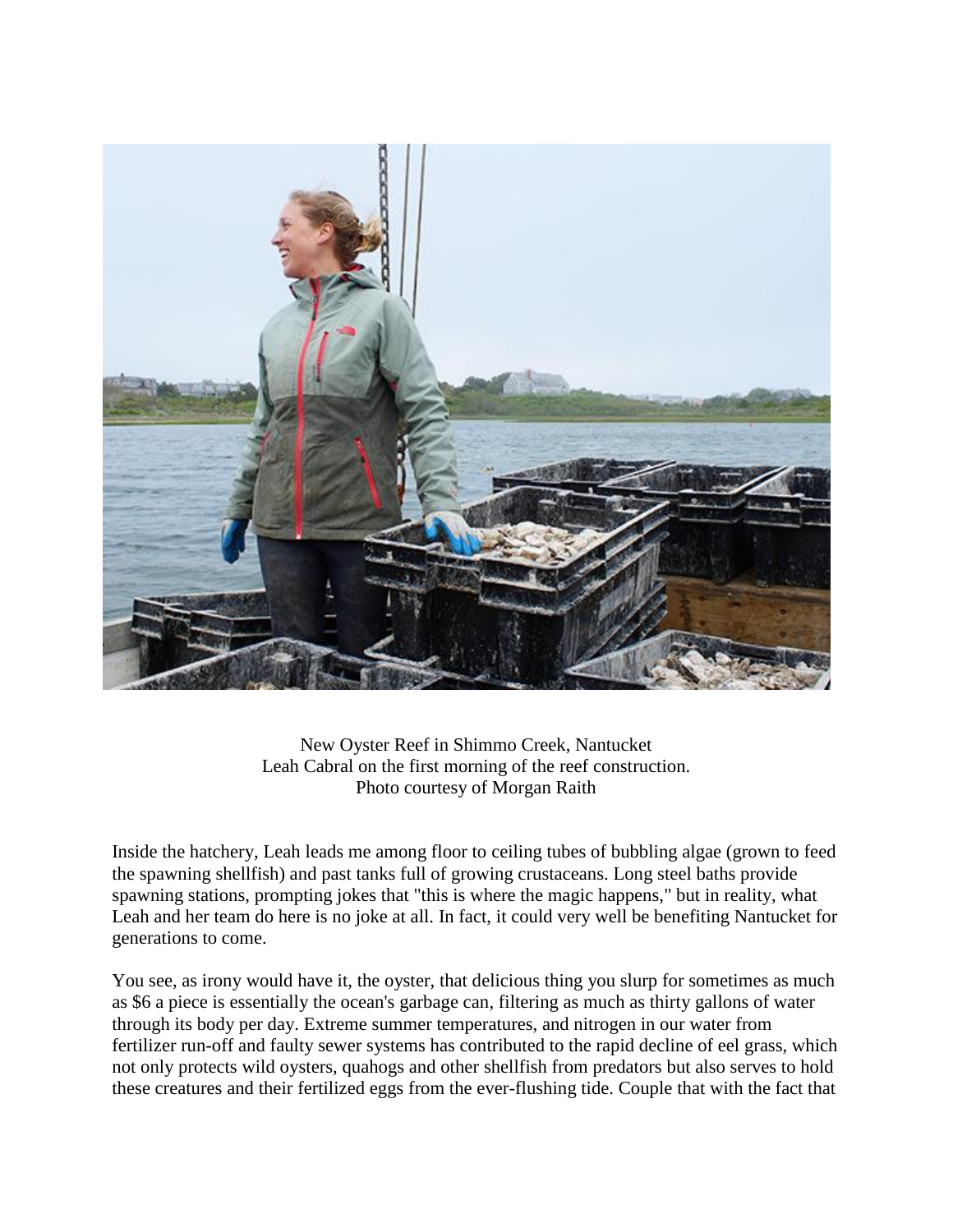throughout the years, the world's wild oyster population has begun tumbling to dangerously low numbers. Thus we stand, with a symbiotic devastation on our hands; one cannot exist without the other, the eel grass or the oyster. Several initiatives have already come into play, with talk of town sewer expansion (which could possibly correct faulty septic systems) and the requirement of landscapers to be certified to fertilize (and to not do so before heavy rain), but this oyster reef, the first of its kind for the island, is being constructed in hopes to aid in the purification of our water, to encourage eel grass to grow, and to restore a wild habitat for these precious, and impressive, little creatures.

Says Leah of the reef, located between Pimney's and Abram's Point, "this area was chosen because that watershed funnels down to the area where the reef will be, so we're hoping that the oysters will filter that water before it goes into the open harbor." The reef, consisting of 68,000 pounds of recycled shell, will be formed into 10 chambers, with bare bottom space in between each chamber, and will be seeded with the hatchery's spawned oysters for several years to come, to encourage and jumpstart growth. Leah explains that the average oyster grows about an inch a year, give or take, and the more mature an oyster gets, the more water it can filter. "It's not a quick fix for water quality because you would need millions and millions of oysters to be able to fix our harbor -- maybe even billions," Leah says, "but it's definitely a start."

The reef will also form a habitat for hundreds of other species, so fish that recreational fishermen are after, like sea bass can have a place to hide from predators before they are ready to go out into the open ocean.

When I ask Leah if this reef will ever be open to shell fishing she explains, "I've gone to many conferences and heard horror stories of towns spending thousands to millions of dollars for these oyster restoration projects and then, in one afternoon, all of the oysters are eaten. I'm hoping the town will close it to shell fishing, but that is something that the selectmen are going to have to vote on." Leah smiles and continues, saying, "I want the reef to be an educational platform for visiting scientists, or even local scientists, or students to come out and be able to do research on it."

I ask Leah what the average person can do to contribute to the quality of our harbor's water, and she explains that, because of Nantucket's sandy foundation, we all contribute, no matter our geographical location on the island. She explains that any fertilizer or sewer runoff could easily find its way into our drinking water, ponds and harbor, so make sure your septic system is working optimally. And again, if you have a landscaper, be sure that they are using a fertilizer that does not contain phosphate, and do not apply fertilizer before rain. "And keep eating Nantucket oysters," Leah says, something that sounds counterintuitive but is not, because, as she explains, supporting the island's local oyster farms (of which we have an impressive total of 8) will fund and encourage their growth of even more oysters that ultimately will grow and continue to filter our water.

Additionally, those interested can volunteer in the construction of the oyster reef, or simply go to watch it being constructed over the course of the next few days. More information is available on the Nantucket Natural Resources Department FaceBook page and website.